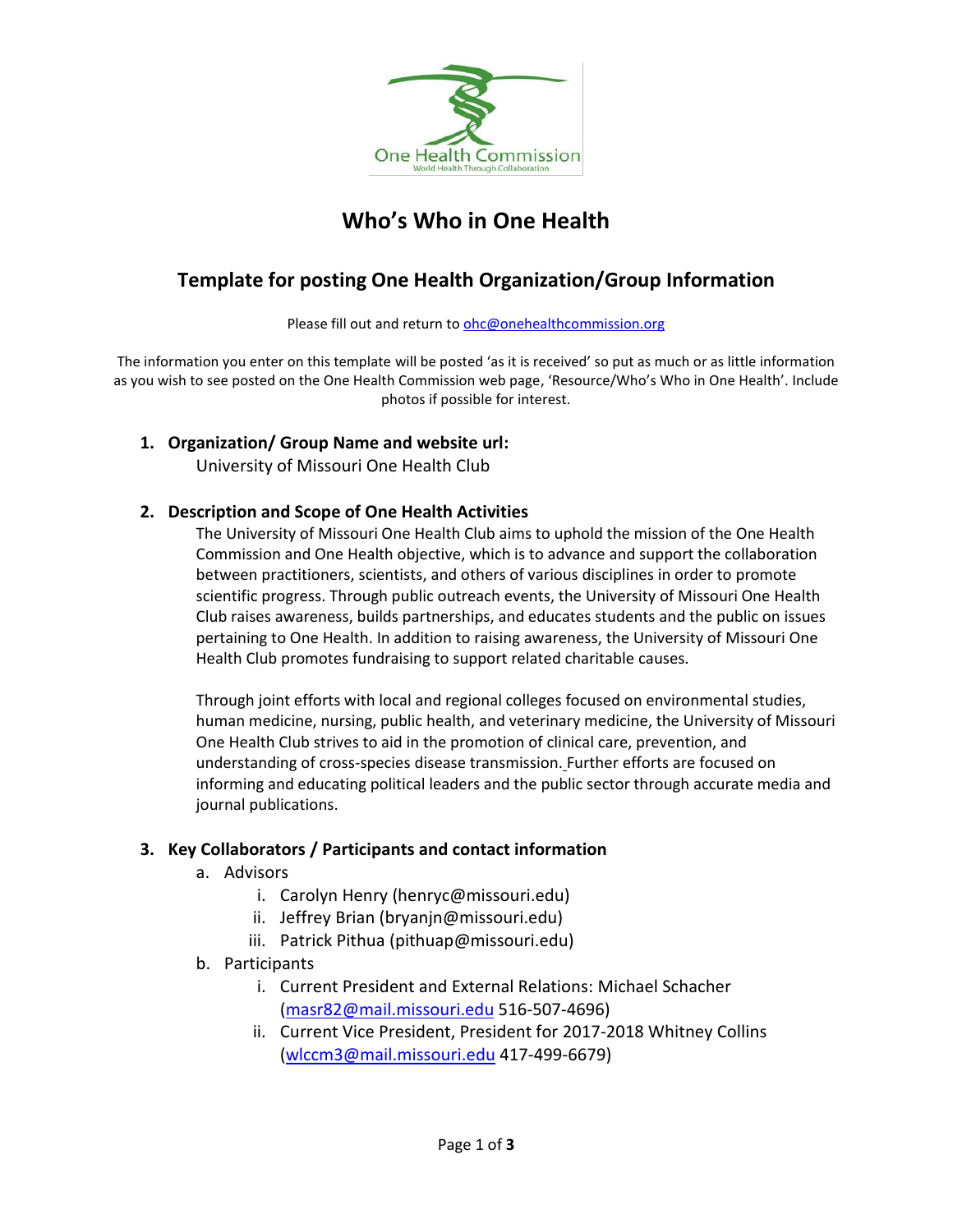#### **4. Type of Organization**

Academic Institution

# **5. Address of Organization/ Group**

1600 East Rollins, Columbia, Missouri 65211

# **6. Sources of funding for Organization/Group**

- a. Student Chapter of the American Veterinary Medical Association (SCAVMA) local chapter
- b. Student American Veterinary Medical Association (SAVMA)
- c. The Mizzou Advantage program, Provost's Office
- d. Private Veterinary Food and Drug Companies

# **7. One Health Course/Certificate/Training Offered by Organization or Group**

Title of Course/Certificate/Training: One Health Certificate Contact person's name and email: Michael Schacher masr82@mail.missouri.edu Link to informational web page: pending

# **8. Other One Health Activities/Initiatives**

- a. Saint Louis Zoo One Health Symposium
- b. One Health Day Seminar and Fundraiser
	- i. First annual event held to raise awareness regarding One Health topics and fundraise to support charities with similar foci.
- c. Lecture series: seminars focused on health at the human, animal, ecosystem interface. Seminars are held during the academic calendar and open to both graduate and undergraduate students and professionals interested in One Health.
- d. One Health Webinar Series
- e. One Health Certificate Program

#### **9. Brief History of Your Organization's One Health Involvement**

- a. One Health Day Event and Seminar
	- i. On One Health Day 2016 by Dr. Peter Ostrum was the keynote speaker for our event that was open to the students and faculty of the University of Missouri and the general public. The event began with a fundraiser to support the Barkley House, a local non-profit that focuses on canine oncology and assisting both patient and owner during the treatment process. From here, the talk was focused on the transition of Dr. Ostrum from a movie star in 'Charlie and the Chocolate Factory' to his time working as a large animal veterinarian. He described some of the hardships he has encountered as a large animal veterinarian and detailed the challenges that he believes farmers, and communities as a whole will be facing over the coming years. He also hosted an extensive question and answer session following his talk.
- b. Lecture series: seminars focused on health at the human, animal, ecosystem interface. Seminars are held during the academic calendar and open to both graduate and undergraduate students and professionals interested in One Health.